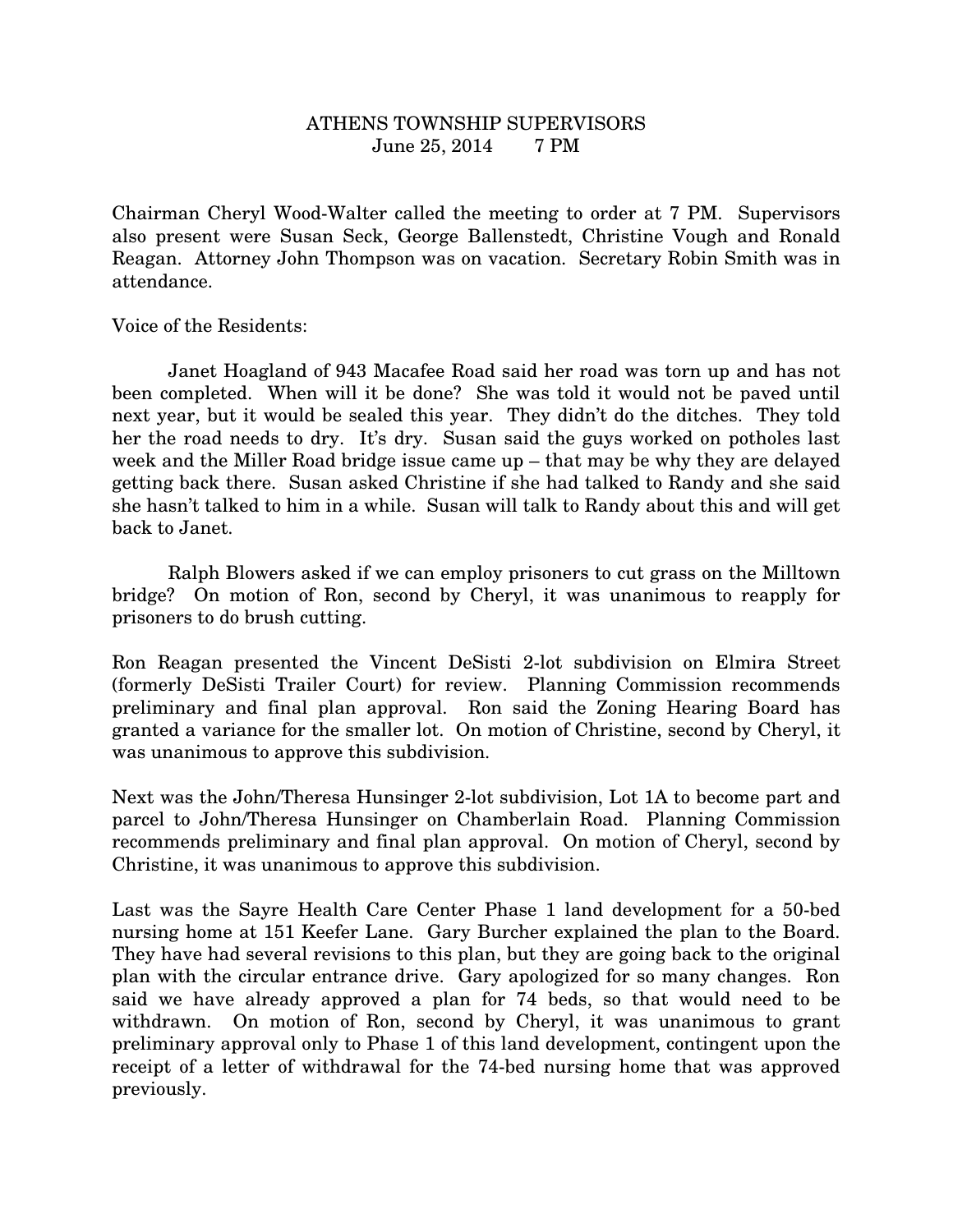Page Two Athens Township Supervisors June 25, 2014

On motion of Cheryl, second by George, it was unanimous to reappoint Richard Bean to the Parks and Recreation Commission for a term to expire July, 2019.

Richard Bean reported for the Parks and Recreation Commission. They participated in the Guthrie Obesity Prevention and Awareness Health Fair on Saturday, June 7th. No response yet from the Fish and Boat Commission on their grant. The Commission will be meeting with the neighbors of the Jim King Memorial Park about a fence or trees on the south border of the park. Richard has also asked Robin to order another trash can for that park. They are also applying for other grants for the Round Top Park expansion. The ramp needs to be cleaned off at the boat landing when the water goes down. DEP has sprayed Round Top Park for mosquitoes. The DCNR grant will be approx. \$100,000 (\$400,000 requested) so they have come up with a Phase I that will be submitted to Harrisburg for the lesser amount. The Commission is also applying for a CFA Marcellus Legacy Fund Grant in the amount of \$250,000. On motion of George, second by Ron, it was unanimous to adopt RESOLUTION 2014-07, designating Cheryl Wood-Walter to sign all necessary paperwork for this grant. The Commission has also adopted a Mission Statement.

Dr. Musto was not present to report for the Athens Township Authority.

On motion of Ron, second by Susan, it was unanimous to approve the minutes of May 28, 2014 as written.

On motion of Cheryl, second by Ron, it passed to approve the minutes of June 4, 2014 as written. Christine abstained as she was unable to attend that meeting.'

On motion of Cheryl, second by Christine, it was unanimous to approve the minutes of June 11, 2014 as written.

On motion of Cheryl, second by Susan, it was unanimous to ratify the bid of \$75,000 for the 1999 Volvo tandem axle dump truck being sold by Girard Township, Erie County, PA. Robin reported that we did receive the bid award as we were the high bidder. On motion of Cheryl, second by Susan, it was unanimous to take the payment of \$75,000 for the truck from the Sinking Loan Fund to be repaid with the Act 13 funds for 2014 when they arrive in July; to have Ron Reagan take a Public Works employee with him to pick up the truck; and to have Ron Reagan sign all the necessary paperwork for the truck.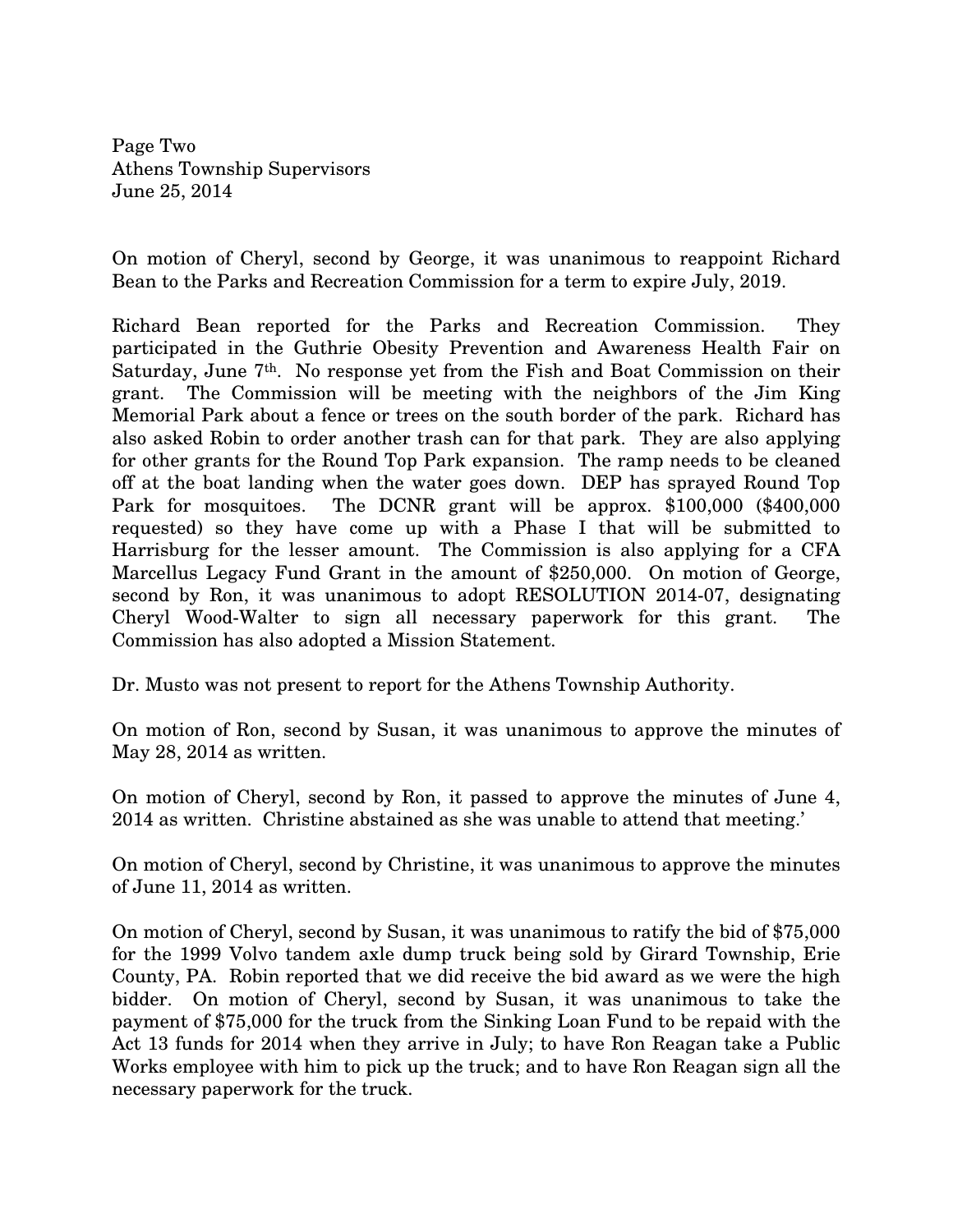Page Three Athens Township Supervisors June 25, 2014

Robin gave the Board copies of the State Contract for graders, just listing the sections pertaining to graders. Susan and Christine will review and talk with Randy.

On motion of Ron, second by Cheryl, it was unanimous to approve the refund of \$18.33 to Raymond/Helen Sheehan for 2014 for removal of their pool.

Susan said she had talked with Phil Stump of Larson Design Group (LDG) about our highway department doing the repair on the Miller Road bridge. Our guys say they can have it done in a week. Randy thinks they can do it. Phil said LDG can inspect the repair at key times to make sure it's being done properly. They charge \$90/hour, and figure it will be an approximate total of \$2100. Ralph Blowers was present and said they would like to get a couple guys from the jail to do the jackhammering. Robin said we need to submit an application for approval for inmates, and we probably won't get anything approved by Monday, as this has to go before their board. Robin asked if we would have to bid the concrete. Susan said they need to keep the repairs below the threshold. They will also need to put a tarp down to protect the water. They can make the forms from plywood, they'll need a concrete vibrator, concrete saw, temporary bridge supports, etc. as per the repair guidance sheet and drawings. Susan has specs for the project. Robin asked her to send them to her for the file, and she will.

On motion of Cheryl, second by Christine, it was unanimous to have our Public Works guys do the repair of the Miller Road bridge; have LDG do the inspections as the bridge is being repaired and issue us a final inspection report; get a detailed cost of the project including materials and equipment rentals; and get 2 inmates from the jail, if possible.

Robin gave the Board a list of prices for time clocks, with details. The Board will review for our July meeting.

Robin gave the Board a letter that Chief Larry Hurley had submitted this afternoon requesting approximately \$12,000 to replace the department tasers as soon as possible. He said "Several tasers are already inoperable and all should be replaced immediately. Some officers are not equipped at this time and are currently sharing tasers". On motion of Susan, second by Ron, it was unanimous to have Larry purchase the tasers immediately; to pay for them with our 2014 Act 13 money, but borrowing from the Sinking Loan Fund if necessary until it can be repaid by the 2014 Act 13 money.